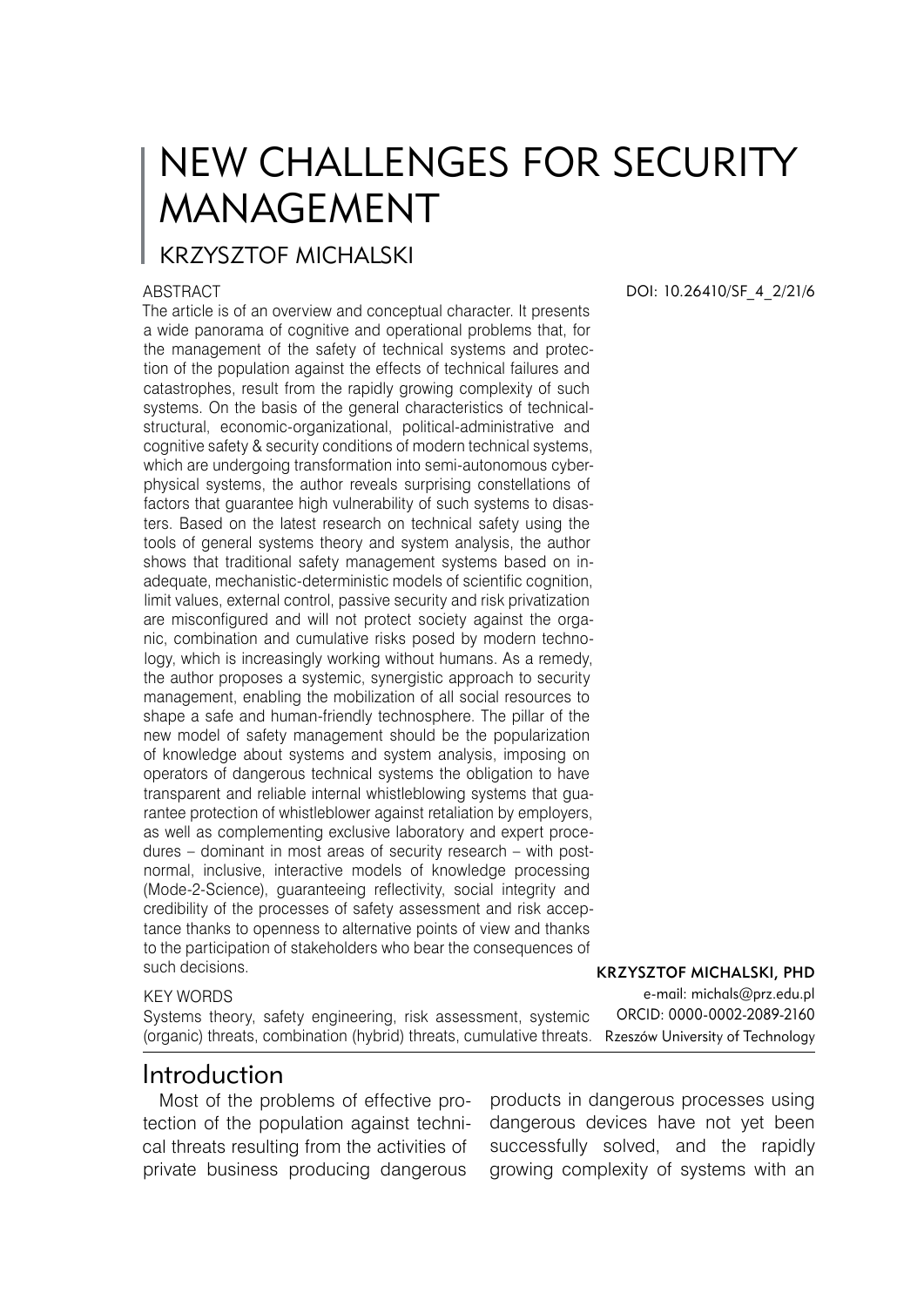increasing share of technological components puts modern security systems against new, unknown challenges so far. The pervasive digitization, the computers being so common and the progressive networking of technological components at "different speeds" – components that previously functioned independently of one another – have caused a leap in the number of interconnections and interactions that are difficult to control with the help of previously proven cognitive and operational tools. The rapid increase in the complexity of technical systems, on which a person is irreversibly dependent on the simplest of life activities, causes dramatic changes in the security environment, to which traditional security systems have not yet adequately responded. Starting from a discussion of the current security conditions of technical systems – conditions resulting from mutual interactions between private business, politics, administration and the so-called normal science, as well as surprising constellations of interests in maintaining security at the lowest possible level – the author of the article introduces the reader to a new problem situation created by organic, combination and cumulative threats, escaping cognitive and operational control, responsible for the growing vulnerability of systems with a large share of components technological disruptions with the risk of large-scale disasters and unlimited chains of damage in space and time. As a remedy, the author proposes a reconfiguration of security systems based on internal systems of unmasking abuses and alerting about threats in enterprises conducting technological and industrial activity potentially dangerous to the environment, and replacing inadequate, scientistic models of recognition modeled on post-laboratory sciences,

widely popular in most areas of security management. normal, inclusive research and consultation procedures involving stakeholders who bear the consequences of incorrect safety assessments.

#### Technical and structural safety limitations of complex technical systems

The digital revolution, the promotion of computers, the Internet, artificial intelligence and wireless connectivity have given technological transformations in the last quarter of a century new dynamics and caused a rapid increase in the complexity of systems based on technological components. The increase in the complexity of such systems results primarily from the interconnection of technologies of "different speeds" into complex, multi-component cyber-physical systems. Differences in the length of the life cycle of individual components and the different pace of innovation change in the industries serving them require constant structural adjustments and reorganization. The increasing structural complexity of technical systems is also the result of positive feedback loops. The growing number of connections and operations requiring security control forces the incorporation of more and more technological components into such systems (e.g. controllers, security layers, firewalls, protective barriers, failover systems, etc.), causing a hopeless spiral of increasing dependence on mutual reliability. In particular, the progressive convergence of physical and ICT infrastructures is currently the source of serious threats related to unlawful interference made possible by the openness of network-based infrastructure operated from multiple terminals. The rapidly growing number of cyber-attacks – combined with the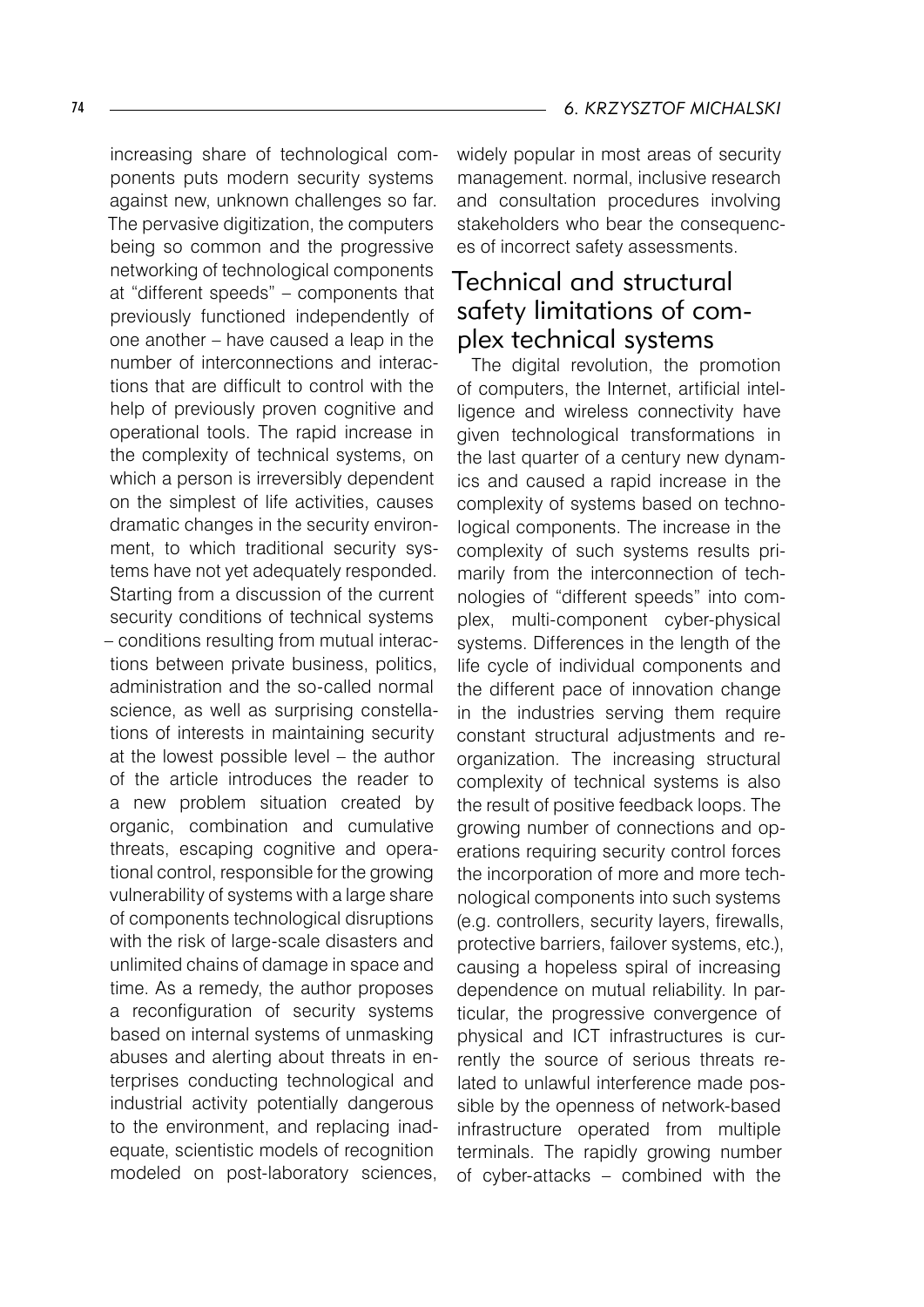increasing structural complexity of technical systems increasing the risk of unwanted interactions, synergies and accumulation, favoring the emergence and spreading of disorders and limiting the possibilities of cognitive and operational control – puts humanity in front of the specter of disasters that in the case of highly complex systems with large the involvement of technological components should be regarded as perfectly normal (see Perrow 1984). Research by analysts of technical disasters and insurance statistics showing a constant increase in the number of catastrophes, accidents and various types of loss events involving technical systems (see Schweizerische Rückversicherungsgesellschaft 2008) confirm that the possibilities of cognitive and operational safety control of complex systems based on technological and complex components, multi-agent organizational structures have so far been widely overrated. The structural complexity of such systems, which is growing under the influence of the progressive cross-linking, causes that they acquire the ability to self-organize and to spontaneously behave in an unpredictable manner in accordance with their own logic, which is incomprehensible to humans. A model example of a relatively simple mechanical system behaving in an unpredictable manner is the double pendulum. Contemporary technical systems, on the other hand, are incomparably more complicated. The tendency of such complex technical systems to engage in unplanned or unpredictable behavior that can seriously threaten anything that comes within their reach, combined with the structural factors governing modern industrial activity and corporate governance systems, creates a fertile ground for disasters and calls into question the

effectiveness of the security procedures commonly used in such systems.

Where does the constant increase in the complexity of technical systems come from and what are its consequences for the security of their environment will not be understood by someone who does not have at least a basic knowledge of the general theory of systems, especially synergetic (see Haken 1982). Despite the popularization of ecology, which, as the first discipline of natural sciences, broke with the 17th-century mechanistic-reductionist image of the world still dominant in other branches of natural science and focused on a holistic, "systemic" understanding of phenomena in nature without the need to disassemble them, still only a small part of society is aware of existence of systems, is aware of the capabilities of the systems and properly understands their meaning. The shaping of "systemic" consciousness is certainly not fostered by the widespread inflationary use of the word "system", which has now become "chewing gum" used to denote a variety of complex objects that are not systems. According to the classical theory, systems are dynamicinterdependent and cooperating elements that can be distinguished from the environment, showing self-preservation tendencies, having the ability to spontaneously selforganize and act autonomously thanks to the efficiency derived from mysterious internal synergies (cf. Bertalanffy 1950: 143). Despite the lack of a control center, some mysterious, invisible force (invisible hand) binds individual interactions into a harmonious whole and keeps such a variable system in dynamic equilibrium (stability through constant change), so that it is able to survive even violent exoor engogeneous disturbances, these will not exceed a certain critical level.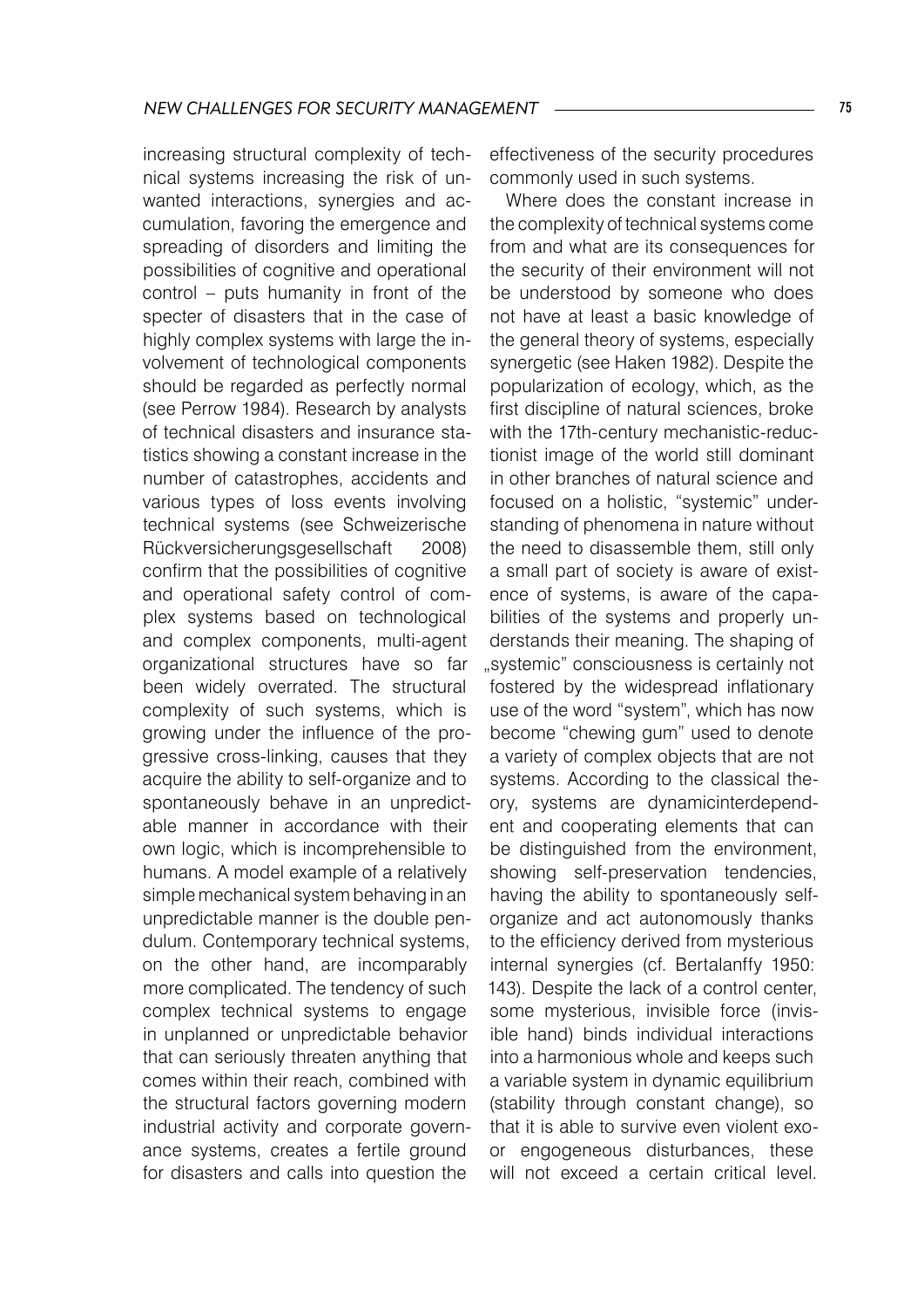The mysterious integrity of such complex systems and their extraordinary productivity cannot be understood or explained by their elementarization – breaking the whole down into its original component parts in order to know how they function separately in isolation from one another. From the knowledge of the properties and operation of individual components in isolation, it is also impossible to deduce what the final effect of their interaction will be when these components enter into complex interactions. The systems have in many respects a paradoxical living constitution. On the one hand, they are fragile assemblies that are permanently threatened with decay and react rapidly to even minor disturbances, and on the other hand, they are super-stable structures that can adapt to changes in the environment thanks to the ability to spontaneously reorganize and high productivity derived from synergy. The durability of systems depends on their ability to neutralize disturbances. Systems acquire this ability by spontaneously producing random operations that continuously increase internal complexity and increase the specialization of individual components. The increase in complexity and specialization enables the generation of new or more efficient synergies between components and the emergence of additional functions that system components do not have when operating separately. The more intrinsically complex a system is, the more autonomous, stable, and resilient it shows, until these exceed a certain critical level. However, there are upper limits of complexity, the exceeding of which makes the system dysfunctional and increases its susceptibility to destabilization (cf. Michalski 2020: 206). Due to the ability to spontaneous self-organization and the

synergy of additional productivity, which enables the mutual enhancement of the effects of individual components and the emergence of new, unpredictable functions and interactions, complex systems tend to exhibit surprising behaviors that can seriously threaten everything they can influence.

The variability to which complex systems owe their ability to adapt to changes in the environment is mostly random, consisting in learning by trial and error. However, in addition to the randomness of changes, complex systems share many other structural features that increase the risk of unpredictable behavior, making them a source of serious threats to the environment. Charles Perrow – an American researcher of industrial disasters who uses systems analysis tools to identify the causes of actual accidents – already in the 1980s identified structures in complex technical and organizational systems that could threaten their own functions and everything within their range of influence. Perrow focused in his analyzes on two mutually independent structural features of complex systems: types of interactions (linear – nonlinear) and types of connections between system elements (loose – rigid). The combination of both dimensions resulted in the creation of a heuristic matrix (cf. Perrow 1984: 97) useful in the analysis of the security of technical systems, also suitable for the study of threats and systemic risks outside the primary area of industrial activity. Based on an analysis of real accidents, Perrow showed that complex systems based on non-linear interactions and rigid couplings are particularly prone to accidents and disasters, which in the case of systems such as manned space missions, nuclear energy, air transport, chemical industry or hazardous waste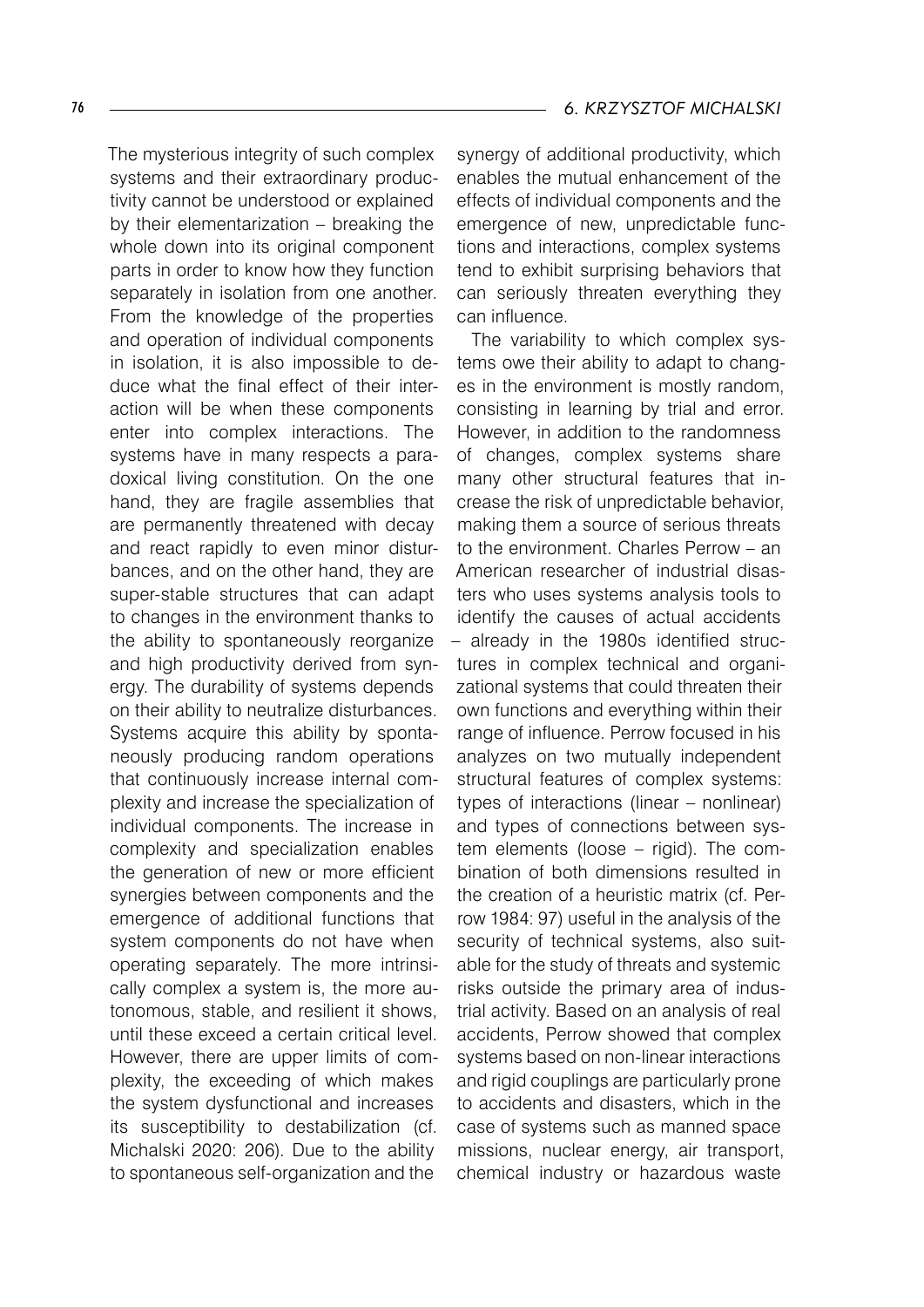landfills should be considered for something perfectly normal. Perrow's works constitute a breakthrough in research on technical safety, in which the cause of accidents and technical disasters was previously seen only in human errors (designer errors, operator errors, disregard of safety regulations, etc.). Since, in the mid-1980s, Perrow drew attention to the common features of technological and organizational systems responsible for the structural vulnerability of these systems to destabilization, there has been a rapid progress in complexity in the systems studied. First of all, due to the IT revolution, which transformed traditional, analog technical infrastructures into cyber-physical systems (CPS), there was a rapid increase in threats and systemic risks resulting from the interconnection of technologies of "different speeds", subject to different protection standards, e.g. against unauthorized interference and malicious attacks (see Michalski 2020a: 215f). Perrow's work provided an impetus to undertake more systematic, broadband research into systemic threats and risks. The first systematic scientific works on systemic threats and risks concerned the finance and banking sector (see Kaufman, Scott 2003). They were undertaken under the influence of the financial crisis that occurred in the US in 2002- 2003 as a result of the Enron and World-Com scandal. Soon, similar studies were undertaken in the field of technical and infrastructure security management, see Hellström 2007; Renn, Keil 2008; Helbing 2009; Hellström 2009; Rothkegel et al. 2010; Büscher 2011; Cleeland 2011; Orwat 2011. Thanks to the intensification of research, it has been possible to identify, on the basis of general systems theory, a number of interdependent structural factors common to complex technical sys-

tems, increasing the likelihood of surprising, unpredictable behavior or hindering the control of the processes of dissemination of disturbances, and thus creating "fertile ground" for threats and risks. systemic nature (see International Risk Governance Council, IRGC 2010; 2011).

The unexpected, undesirable behavior and interactions of complex systems are primarily favored by the aforementioned ability to generate internal synergies for increasing resource efficiency, with the limits of additional productivity generally not being inferred from the productivity analysis of individual components. The behavior of the systems is also characterized by bifurcations, i.e. abrupt changes in the qualitative properties of the system caused by small and continuous changes in its parameters. Due to nonlinear interactions between components and non-linear relationships between the behavior of individual components and the behavior of the entire system, the causes and effects of disturbances as well as the strength of stimuli and the strength of the reaction are not mutually proportional. Consequently, imperceptible changes in the parameters of a single component can have surprisingly serious effects on the behavior of the entire system, and vice versa: large changes in the parameters of individual components may, under certain conditions, not affect the behavior of the entire system. The spread of disturbances is favored by a tendency to too rigid connections between components. It is the lack of "backlash" that plays an important role in safety margins, which means that even very inconspicuous disturbances in the behavior of a single component can cause cascades of disturbances in other components, threatening with destabilization of the entire system and its tran-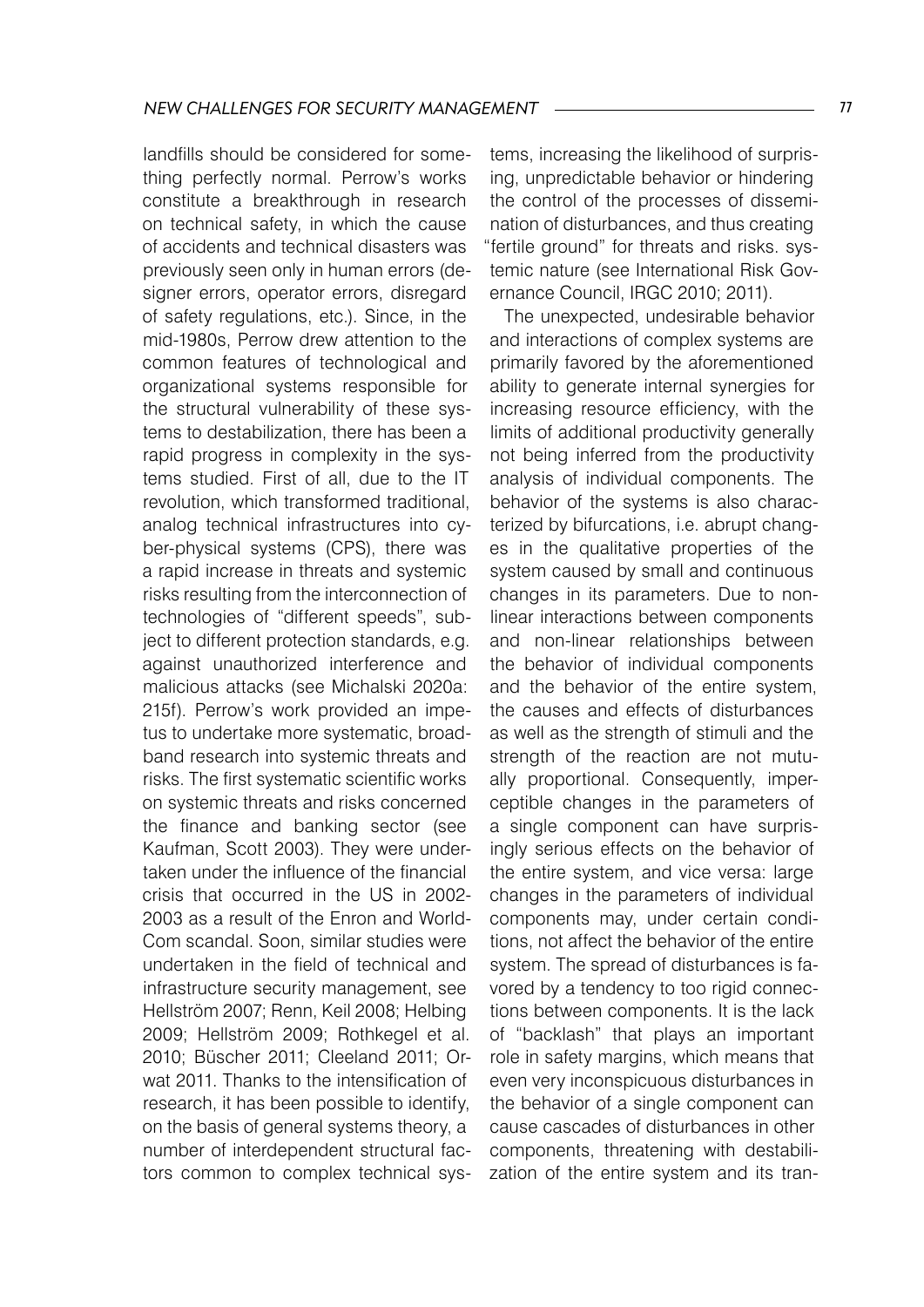sition to a different, less desirable state. Loose couplings allow individual components to operate freely according to their own logic, providing internal cushioning of disturbances that does not destabilize the operation of the entire system. However, excessive "backlash" increasing the mutual independence of component operation may adversely affect synergies between them and threaten with dangerous, unpredictable interactions or loss of the ability to cushion and compensate for disturbances by spreading them over too many safety buffers. Complex systems show a particular tendency to phase and threshold behaviors, consisting in sudden abrupt changes in state only when a certain critical threshold is exceeded. Although it is extremely difficult to recognize an impending abrupt state change early, phase transitions need not be completely unpredictable. There are both universal and specific for certain classes of systems weak signals announcing the approach of the critical threshold and the imminent transition of the system to a new state. In some systems, such a signal is "critical fluctuation" (more frequent and greater disturbances), in others it can be a "critical slowdown" (slower recovery from disturbances) (see Scheffer et al. 2009). The propensity of systems to phase behavior is related to a certain inertia, which means that disturbances do not usually result in an immediate reaction of the system. Since changes in state often require a deep reorganization of the internal structure, complex systems "postpone" shifting to a new equilibrium until the current equilibrium reaches a critical state. The length of the reaction delays is unpredictable. Complex systems have memory (hysteresis) and path dependency, which means that when a system under the influence of a stimulus

or disturbance changes to a new state, after the stimulus is removed or the disturbance ceases, it does not return to the previous state along the same path, if such a return at all is possible. They are also characterized by the occurrence of feedback loops, the frequent effect of which is positive feedback amplification. Such systems react to primary disturbances by amplifying them additionally, which means that an apparently small disturbance can completely destabilize the system due to positive amplification. In this context, "positive" term has nothing to do with the assessment of changes in terms of usefulness, as they only mean the compliance of the direction of changes. How much feedback potential a system offers depends primarily on how closely its components are interconnected, not the degree of complexity. There are simple systems with strong feedback gain. The indicators of positive feedback dynamics are surprisingly radical changes in the system's behavior under the influence of disproportionately weak stimuli (cf. Michalski 2020a: 20-23). A factor that significantly limits the ability to predict the behavior of complex systems is the different susceptibility of such systems to disturbances of the same type. The same stimuli affect different systems or system elements unequally, which, due to the lack of extrapolation patterns, makes it difficult to identify early possible damage events and to estimate their probability, consequences and ailments. The susceptibility of complex dynamic systems to disturbances is constantly changing over time. The overlooking of significant differences in susceptibility or changes in susceptibility over time may result in a fateful overestimation or underestimation of the risk of specific events and erroneous forecasts of its trends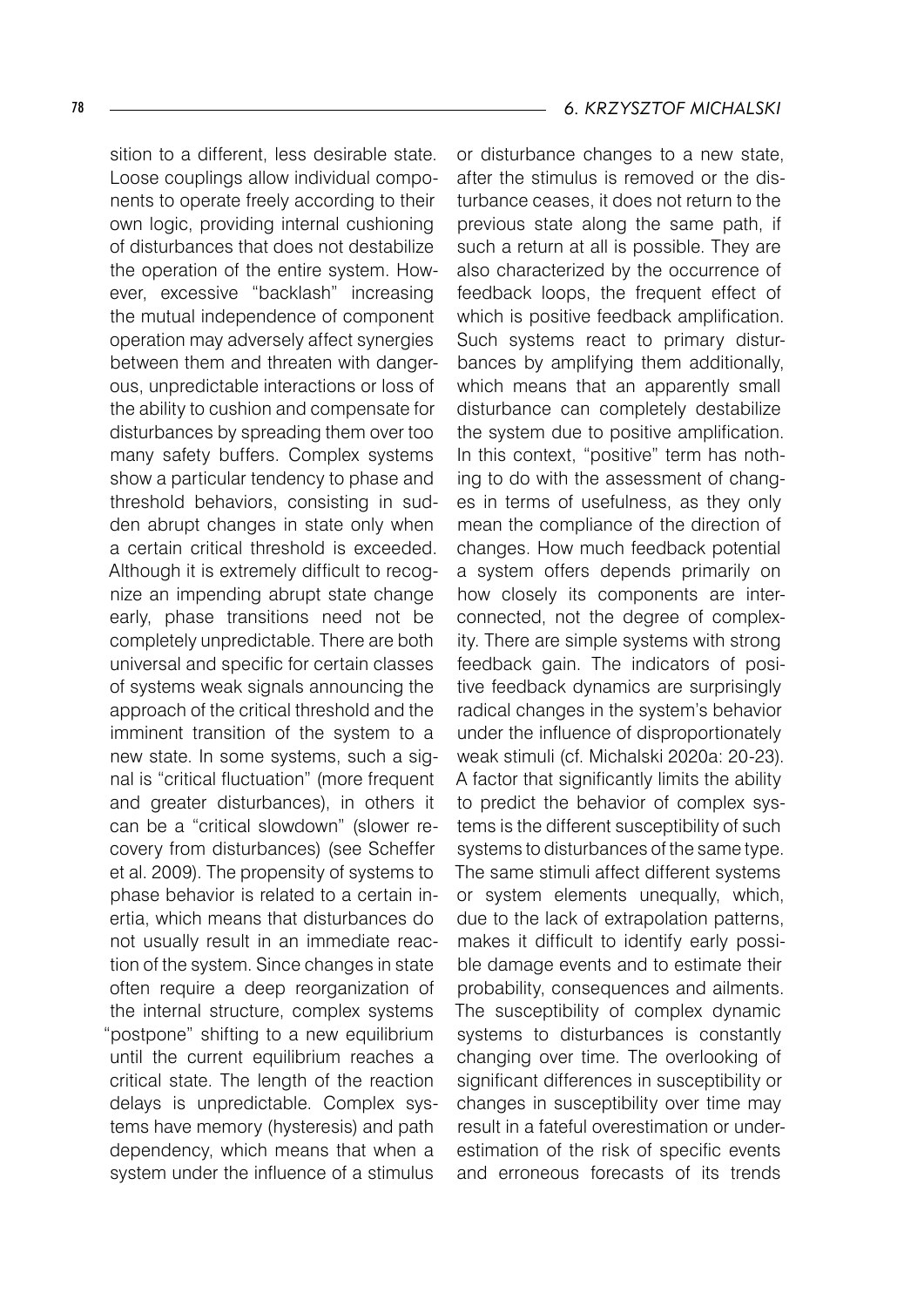(increasing risk, decreasing risk). In addition to structural factors, an important role in generating systemic threats is also played by social factors, such as constellations and conflicts of interest, economic determinisms, technological progress and related socio-civilization changes or collective behavior – organizational and corporate, collective or mass – as well as subjective factors determining personal or institutional decisions relevant to security (cognitive or communication limitations, "perverse temptations", "malicious attacks", etc.) (Cleeland 2011: 13). Due to the interdependence of the effects of the above-mentioned factors, in the case of complex systems – especially systems based on non-linear interactions and too rigid connections of components – one should take into account the sudden occurrence of unknown, unexpected, dangerous events and situations that are difficult to rationally and responsibly manage at any time. due to cognitive limitations resulting mainly from excessive complexity and too much data requiring processing (the so-called real-time challenges). The occurrence of critical disturbances in such systems is usually diagnosed only after the fact, when such cognition has already limited practical usefulness.

## Economic and organizational safety limitations of complex technical systems

The processes of economic globalization that enable drastic reductions in production costs through offshoring, combined with sharp gains in productivity through automation and robotization, have led to a radical increase in competition between enterprises and economies. In the conditions of increasing competition, innovation has become the main factor of strategic advantage. The demands

of competitiveness force enterprises, industries and national economies to outdo each other in hasty implementation of innovations before science fully recognizes the resulting consequences. At the same time, the same economic determinisms force enterprises to make radical savings by limiting safety margins, often even to levels below the minimum required by law. As many of the risks and undesirable side effects of innovative processes or products do not become apparent until later in their life cycle, usually after the enterprise has already incurred certain investment costs, it is understandable that companies are reluctant to abandon unsafe processes or recall unsafe products because they fear financial losses and loss of market share. The temptation to be irresponsible is all the greater the less there is firm scientific evidence of harm that could form the basis of a lawsuit. The creators and operators of technical systems know very well what the real cognitive capabilities of modern science are, so instead of engaging ideas, forces and resources in increasing the level of security of their own activities for the environment of the management of companies, they make every effort to ensure that the possible impact of their facilities is dangerous or harmful to people and the environment, processes or products were undetectable by science. Distraction is a popular strategy. Apart from internal unmasking systems, nobody and nothing can force private businesses to take an interest in the undesirable effects of their own activity on the environment and to resign from externalization of costs. In such conditions, the expectation that commercial operators of technical systems, in a sense of social responsibility or fearing the legal consequences of their own carelessness,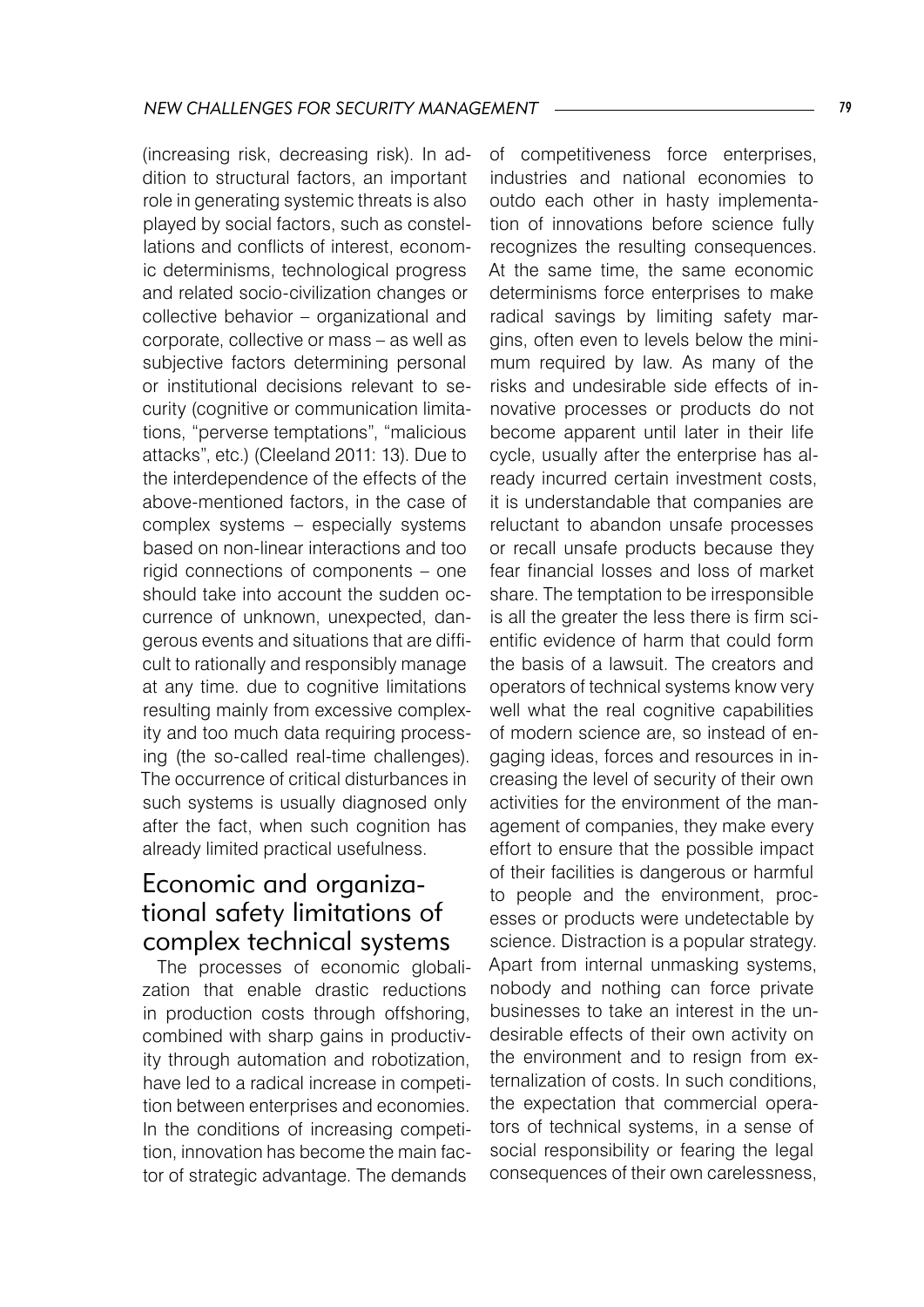will decide to give up profitable activities that are risky for people and the environment, or to incur additional expenditure on improving safety, is a manifestation of naivety.

Enterprises' care for the security of their own technical systems is less and less favored by the organizational structures of multinational corporations which, using the advantage offered by the economies of scale, have successfully dominated the most dangerous sectors of modern industry. The structures for managing the activities of such agents do not respect national borders and legal systems, which places them above the law in many ways. Despite the use of anti-monopoly mechanisms, the progressive expansion of capital results in the emergence of ever larger conglomerates gathering interdependent types of activities in one portfolio, enabling effective circumvention of the law, externalization of costs, masking abuses and dispersing liability. The unequal position of local administrations authorized to supervise territorially limited parts of crossborder operational networks (production, logistics, commercial, etc.) ensures that the applicable safety standards will not be enforced in practice.

The industrial production of risks raises new security needs for those exposed. In response to them, the risk industry is dynamically developing – a new, high-margin segment of the goods and services market, which is not afraid of catastrophes and crises. There are manufacturers of technical security, rescue equipment, specialist medical equipment, drugs, protective measures, as well as insurance companies, companies providing security services, law firms specializing in extorting damages, and companies that profit from removing

damage and reconstruction. Stakeholders' propensity to take risk has increased rapidly since modern insurance products have emerged on the market that can spread risk. Insurance products generate a paradoxical compliance of interests in keeping security at the lowest possible level, giving those who risk a guarantee that they will not bear the costs of their own bravery or carelessness, and the exposed ones hope for a payment of generous damages. In this situation, an obvious question arises who, in such conditions, may still care about the safety of technical systems, prevention of disasters and damage incidents (Rothkegel et. Al. 2010: 156). Insuring against various types of risks resulting from technical activities, crisis management and disaster recovery is certainly not the best strategy for managing the security of technical systems, but there are also entities that profit from disasters and are interested in maintaining the security of such systems at the lowest possible level. As the industry ultimately benefits from the risks it generates, it should not be expected to increase its commitment to safety. As long as competition mechanisms force enterprises to limit safety margins to the absolute minimum, and as long as the industry profits from the systematic production of risk, private technological and industrial business – instead of counteracting threats – will be limited only to their cosmetics.

## Political and administrative limitations of security of complex technical systems

In any market economy country, industries profiting from the production of hazardous products in hazardous processes with hazardous equipment can rely on the favors of the state gaining revenues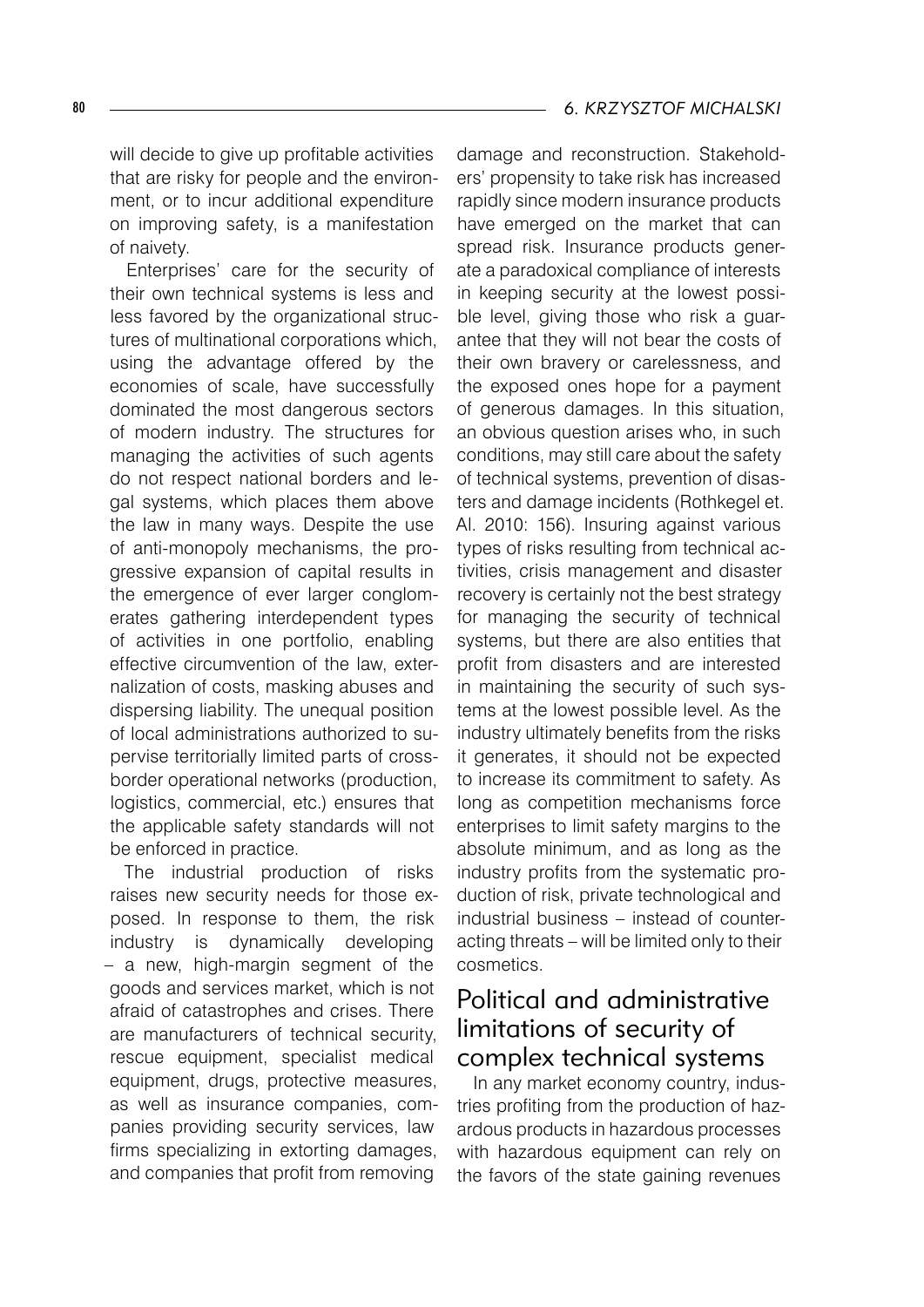from the sale of permits and the taxation of cash flows in these thriving sectors. The plague of lobbying and corruption ensures special protection of the state for dangerous industries. Big concerns have long discovered that the fate of innovation depends much more on political conditions than on market power, and the success or failure of investment in innovation depends on whether the appropriate political conditions have been prepared in advance for innovation to have a secure outlet by virtue of laws that will force consumers to buy them. Lobbying and corruption guarantee risk-free introduction of innovative products and processes to the market with minimal own capital investment (see Karapiperis, Ladikas 2004). Instead of spending a lot of money on the research and development process, optimization and advertising of a new product, companies prefer to spend relatively small amounts on remuneration for lobbyists, PR and gifts for sympathetic politicians who will legislate to guarantee the success of even the most useless innovation.

A smaller and smaller part of the public believes that the applicable legal regulations, security standards and administrative supervision procedures will effectively protect citizens from exposure to threats resulting from technological and industrial activities of private business. This is because administrative authorities that issue permits or exercise official supervision over the security of technical systems have, as a rule, limited possibilities of accessing up-to-date information on the condition of facilities, devices and processes used by private enterprises and on their impact on the environment. Institutions usually obtain such information with a long delay, when the development or investment process is completed

and the problematic production system is ready for commissioning and operation. As operators of innovative technical systems are vitally interested in amortizing their capital expenditure as quickly as possible, their reluctance against possible administrative operating bans is understood. In such situations, companies demand compelling scientific evidence to prove the harmfulness of a product or process, and in the absence of such evidence, they are ready to sacrifice to defend their interests in lengthy, multi-instance court proceedings. Whistleblower activities are often the only source of information about what is happening behind the walls of private companies, in view of the ineffectiveness of state oversight of complex technical systems. As companies are aware of the dangers of their own employees' whistleblowing activities, they keep the dark truth about the security of their facilities, processes and products secret through confidentiality obligations and retaliation against employees who dared to break their silence (see Near, Miceli 1986; Lipman 2012). Despite the introduction of legal regulations in the world to provide such people with better and better protection, the sad lives of most employees who, in a sense of social responsibility, decided to testify against their own employers, do not encourage others to follow in their footsteps (cf. Michalski 2020b: 37f.).

The inadequacy of regulations resulting from the growing mismatch between the pace of legislative processes and the dynamics of technological progress and the requirements of enforceability, combined with excessive formalization and bureaucratization of administrative proceedings and noble minimalism characterizing the involvement of public officials in the performance of their profession,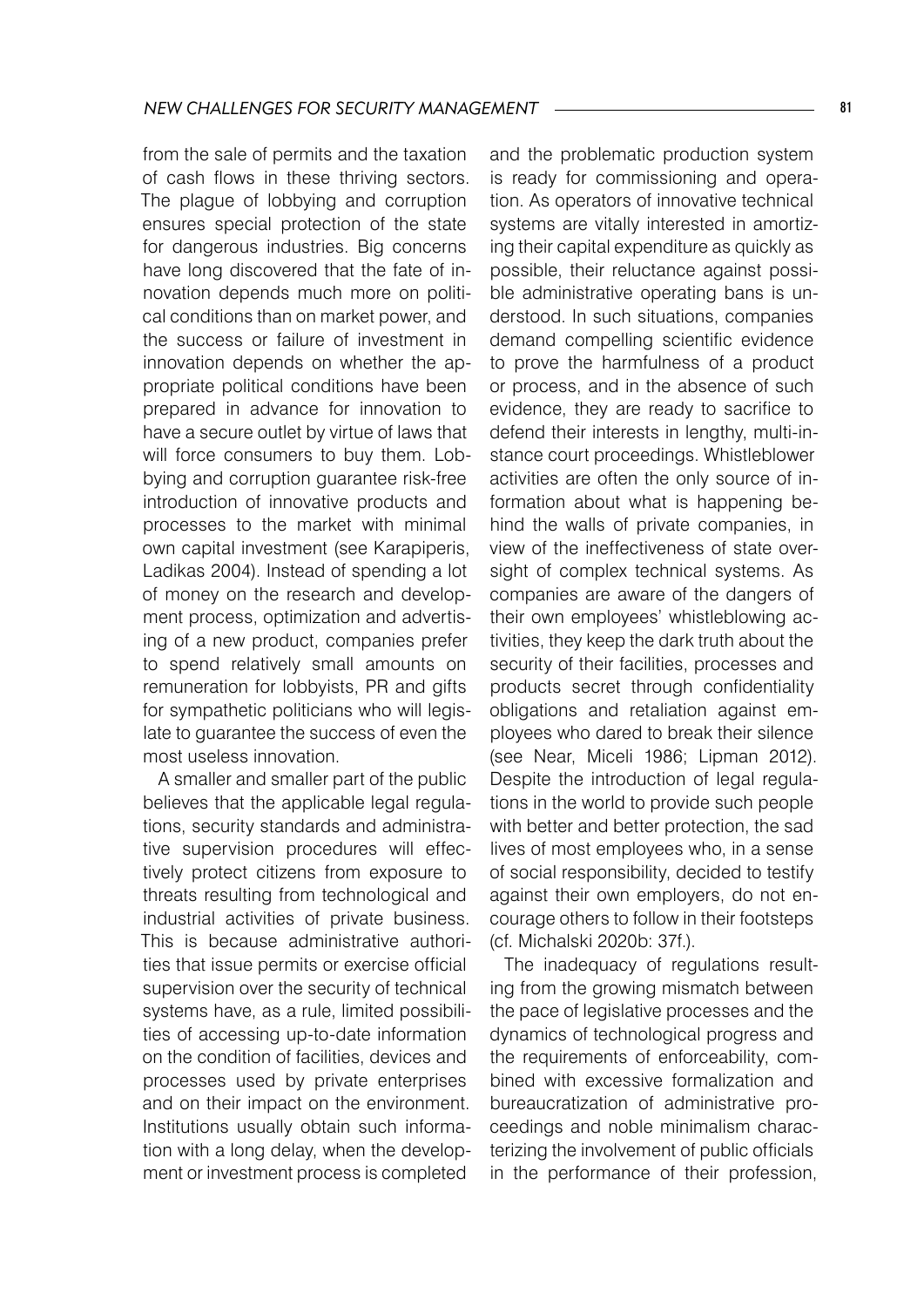means that state authorities are rarely able to effectively prevent catastrophes or crisis situations. resulting from the increasing complexity of technical systems in the hands of private businesses. The enforceability requirements force the legislator to precisely define the limit values of harmful doses or hazardous impacts, which in practice means limiting the supervision to direct, measurable, physical effects on humans and the environment, which may be the subject of claims in court proceedings, and excluding the risks resulting from long-term exposures outside the limits difficult to model under the time constraints of laboratory experiments, but above all, irrational, cumulative and diffuse interactions, the origin of which cannot be reconstructed by means of mutually unambiguous cause-effect relationships. The necessity to enforce selective and incomplete safety standards is not facilitated by the slowness of state authorities, which in most countries usually react to the problems identified yesterday and resulting from the innovations introduced the day before yesterday only tomorrow, and their reaction is effective the day after tomorrow (Jänicke 1979: 32f.). Because the lack of compelling scientific evidence of harm – perfectly normal in the case of non-measurable or cumulative effects that cannot be precisely separated and attributed to a specific source – guarantees the failure of any litigation, rather than a comprehensive, active, creative and intelligent confrontation with the risks of commercial activities based on complex technical systems (airports, chemical engineering, landfills, radars and cell phone masts, transmission infrastructure, biotechnology laboratories, etc.), the main attention of the services responsible for security and civil protection is focused on reacting"wise

after the event" for producing procedures and observing them without reflection (Michalski 2020b: 40). Administrative safety oversight systems are improperly configured, they are based on excessive allocation of tasks favoring mutual questioning of other people's competences and hindering harmonious cooperation between institutions, which are skilfully used by private businesses conducting technical activities that are dangerous to people and the environment, diversifying the risks of their own operations in such a way that accumulated highly harmful impacts were within official limits established for single agents. Regardless of the above-mentioned political and organizational conditions, the key condition for the possibility of effective protection against the dangerous or harmful effects of more and more complex technical systems is undoubtedly the cognitive control of this complexity. However, the situation in the world of professional science is not conducive to achieving this goal.

## Cognitive security limitations of complex technical systems

Private business conducting dangerous technological activities can count not only on the favor of the state, but also on reliable support from professional science, whose processes of progressive commercialization involve increasing financial dependence on private capital and "dangerous relations" with the risk industry. The organic, combinational and cumulative hazards arising from the complexity of technical systems are a blind spot in the field of laboratory science, which has a monopoly on security in many areas. These sciences operate with inadequate, mechanistic-reductionist models of cognition based on elemen-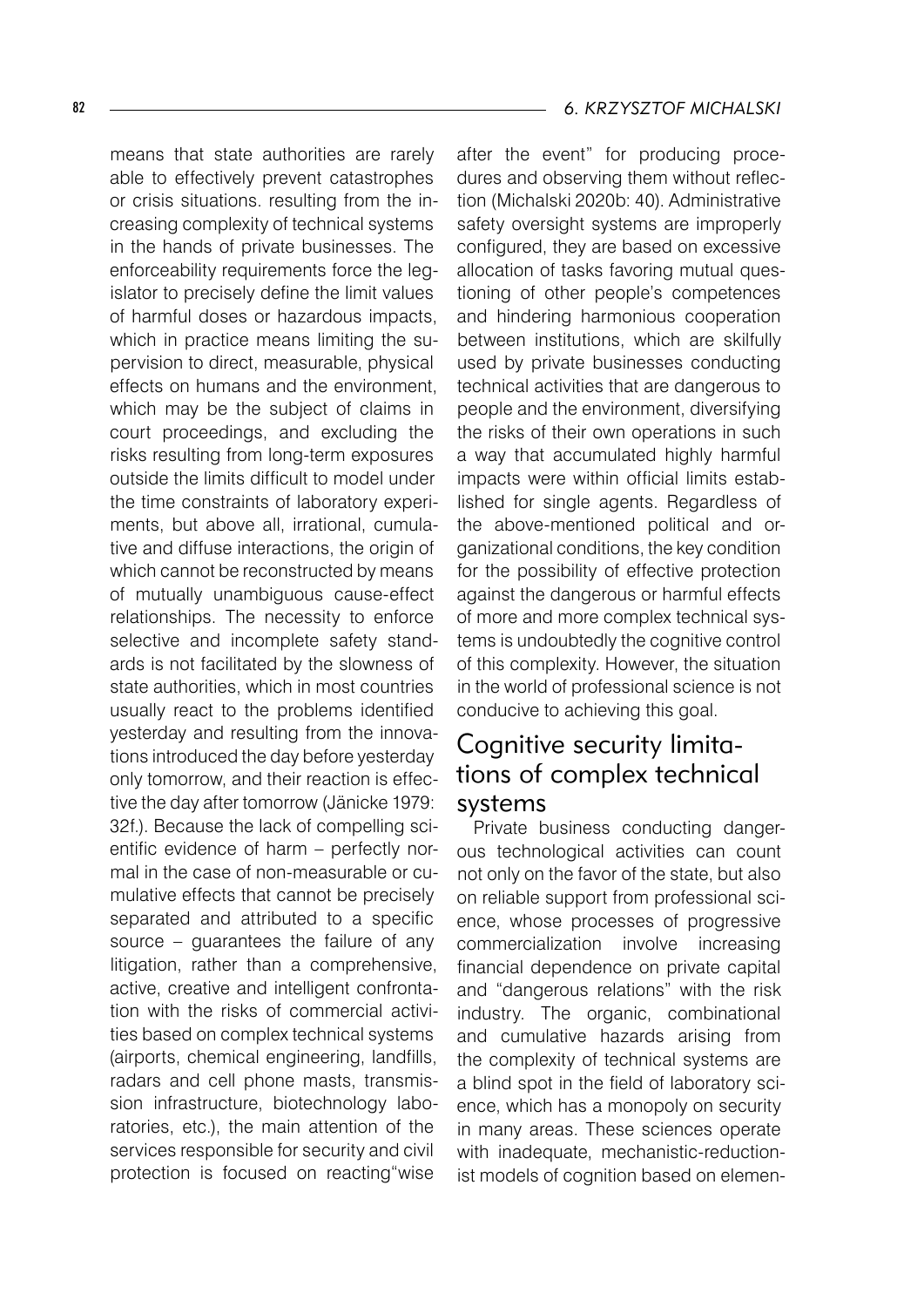tarisation, ever narrower specialization, and excessively inflated requirements of accuracy imposed on scientific evidence. The Cartesian, mechanistic model of cognition that considers the reduction of complex phenomena to elementary component parts and simple linear causal relationships as the right way to understand reality, and an in-depth study of how these parts work in mutual isolation, combined with methodical skepticism, which recognizes quantifiability as the only valid objectivization strategy, results in the exclusion of complex, immeasurable and incalculable aspects of reality beyond the area of scientific interests and recognizing them as the domain of uncertain facts and "conspiracy theories" (Jurgilewicz, Michalski 2020: 16). The possibility of arbitrarily omitting immeasurable impacts in risk analysis and assessment under the pretext of "objectification" is commonly used to artificially lower the actual levels of risk in order to build public acceptance for controversial projects. As a consequence, normal science more or less deliberately erects walls around the dangerous industrial activities of private business in the form of factual uncertainty that gives rise to a "presumption of innocence" and allows open-ended contestants to challenge the claims of vulnerable and injured parties. Scientific evidence not only dispels doubts related to the safety of projects, facilities, processes and technological products less and less often, but due to the acceleration of technological changes, the waiting time for such evidence is definitely too long to effectively protect the population from exposure to damage and dangers resulting from the activity technological and industrial private business.

Expert studies on the safety of the impacts of industrial installations or technical infrastructure facilities conducted from the perspective of an uninvolved observer – often "from behind a desk" – do not take into account many conditions and safety aspects relevant to local stakeholders who perceive many dangers from the perspective of a participant who will be hit by the effects of incorrect risk assessment and wrong decisions made on their basis. The overly complicated language of scientific safety research reports means that many stakeholders are considered incompetent to form their own opinion on their basis. The lack of faith of local communities concerned about the vicinity of dangerous installations in the truth and sincerity of scientific promises of their safety is often due to the awareness of what fields for abuse and the possibility of manipulating the results are opened by the objective and functional complexity of security research, which is certainly one of the most complex phenomena that have ever been the subject of scientific cognition. Many scientists involved in researching the safety of objects, processes or products treat the critical attitude of stakeholders to scientific expertise as a refusal to confront the current state of scientific knowledge resulting solely from unfounded prejudices (cf. Röhling, Eckhardt 2017: 105). Such an arrogant approach to the concerns of people concerned about the vicinity of dangerous industrial installations or exposed to unknown influences of objects or products is certainly not conducive to eliminating possible prejudices.

The falsity of scientific promises of security is destructive primarily on two levels: it increases the tendency of industry to take more and more risks and is a source of increasing confusion and violent social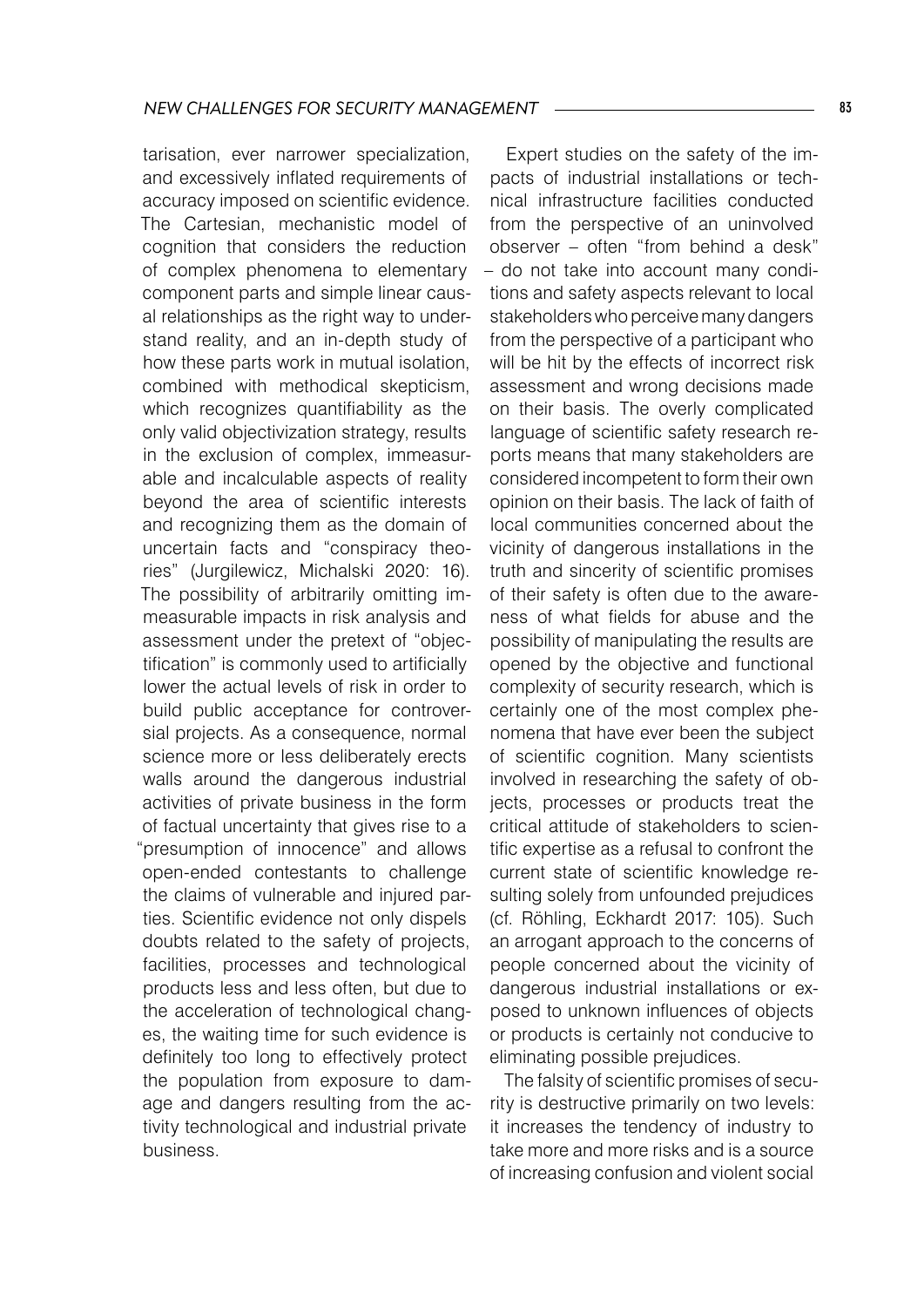conflicts over technological ventures and innovations. The uncertainty of facts and information chaos create fertile ground for manipulation and broadband disinformation operations, which, thanks to the dissemination of social media, have now become a cheap, effective and easily masked combat means that allows for interfering in the internal affairs of states, inciting social unrest, destabilizing political processes and causing threatening crises internal security and continuity of development (see Singer, Brooking 2018). It is widely believed that among the countries that use fake news on a large scale as a disinformation weapon to cause information chaos and confusion in other countries, undermine trust in the institution of legitimate power and incite social unrest, internal divisions and conflicts, no country can match Russia in the game of a social media keyboard (see Kettemann 2019: 1).

In view of the growing importance of innovation in the internal security policy, neoliberalism has become widespread, which, instead of limiting the risks resulting from the complexity of technical systems growing under the influence of constant changes, consistently strives to privatize these risks. Instead of forcing responsibility for the undesirable effects of one's own activity on others, the liberalization strategy forces every citizen to be a manager of his own life risks and to insure himself against the unpleasant consequences of someone else's carelessness (cf. Clausen 2003: 60). In an egoistic, neoliberal society driven by an economic calculation of purely personal gains or losses – a society whose members fear nothing more than being the last link in a chain in which one pushes the costs, risks and undesirable side effects of their own ventures onto one another – understandably NIMBY becomes a self-defense strategy (Stankiewicz 2017: 289f.). The growing opposition of local communities to technological ventures, capable of stopping the implementation of even very advanced projects of strategic importance for the development of countries or regions, makes us aware, however, of the dire consequences of such a security policy.

#### Conclusions

Organic threats resulting from the increasing structural complexity of modern technical systems, related to the ability of complex technical systems to self-organize and operate without human knowledge and participation, combination (hybrid) threats related to uncontrolled coincidences and cross-effects of various factors, which are themselves relatively harmless under provided that they operate in mutual isolation, and the cumulative risks associated with the concentration of hazardous impacts, each of which – considered separately – are within the limits of tolerable risk, pose new challenges to security management in enterprises and public administration. The fact that in complex systems based on technical components, disasters and undesirable behavior become something more and more normal does not mean that prevention, anticipation, monitoring, error elimination and caution are completely useless in such systems (see Büscher 2011: 10). The awareness that such actions in the context of complex systems do not guarantee 100% security will facilitate the understanding that the existing ways of protecting society against threats from increasingly destructive technical systems are insufficient and in the face of the great challenges faced by modern societies, a thorough revision and recon-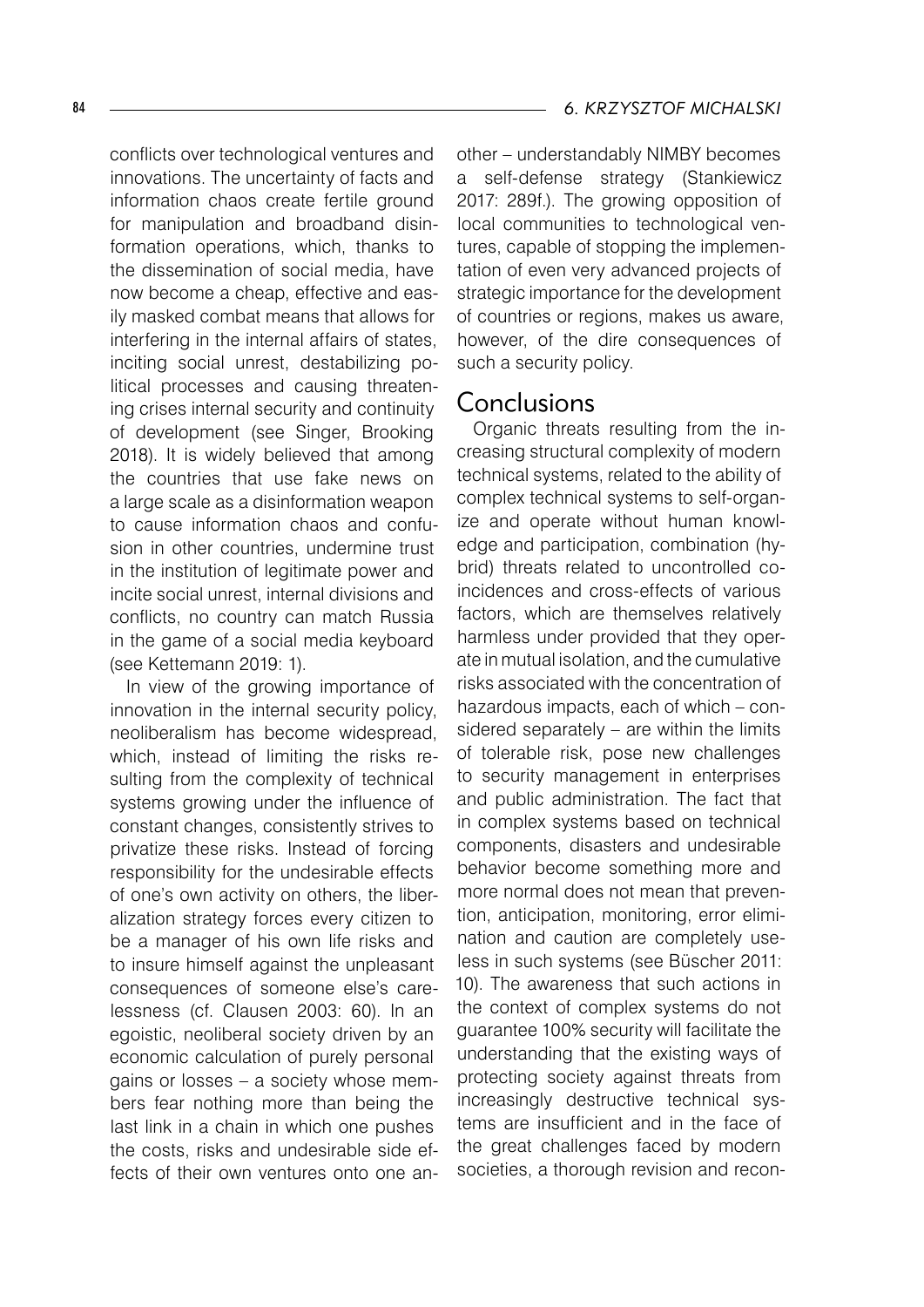figuration of traditional societies is needed. security systems. Limiting "systemic" risk resulting from the power of synergy requires "systemic" action, based on the power of synergy. For this purpose, the security systems must be reconfigured so that, instead of being a random cluster of autonomous, mutually incompatible elements, they create a healthy organism capable of spontaneous self-organization and producing surpluses thanks to internal synergies. A prerequisite for success is the harmonious combination of technical optimization with the reorganization of social hazard monitoring systems. Many of the self-organizing and adaptive abilities of complex technical systems mentioned above can be used to reduce systemic risk (see Helbing 2009). The identification and analysis of systemic threats should begin with determining whether the system in question is complex in the sense discussed above. Then, internal, endogenous factors that may be involved in the occurrence of uncontrolled adverse events should be identified. When designing technical systems, particular attention should be paid to leaving sufficiently wide margins of safety in the form of reserves, stocks and "clearances" protecting the technical system against unpredictable overloads, as well as against the effects of inaccuracies resulting, for example, from simplifications necessary to perform static calculations. Such actions result not only from the fear that in theory there may always be some error in the calculation, but also from the fear of uncontrolled interactions, synergies, cross-effects or accumulation between technical systems or their components and elements of the environment. In the case of already existing systems, it is necessary to check on an ongoing basis whether the built-in safety

margins are still sufficient. A sudden loss of such margins resulting from e.g. excessive complexity, overloading, shortening and over-stiffening of connections or strengthening of interdependencies between components may significantly increase the susceptibility of systems to destabilization, additionally limiting the low predictability of their future behavior. Leaving or rebuilding appropriate safety margins (buffers, reserves, gaps, flexibility, etc.), using "firewalls" to prevent the spread of disturbances (e.g. damage) between system components, using barriers to protect systems against errors or malicious human interference, and building system structures with greater redundancy (duplication of important functions) or greater resistance, which make each component of the system important from the point of view of safety supported by other components, and at the same time it has adequate self-sufficiency guaranteeing the preservation of functions even in the event of a serious failure of the entire system (cf. Cleeland 2011: 17) are proven methods of reducing the risk of undesirable behavior in complex systems offered by modern security engineering. However, security engineering providing a wide range of increasingly advanced technical security measures will allow only a small shift of security boundaries, if technical improvements are not combined with forcing producers of goods and operators of dangerous installations to care more about the safety of their own operations and greater responsibility for its consequences for the environment. In view of the ineffectiveness of traditional administrative oversight procedures, a statutory obligation should be imposed on companies engaged in potentially hazardous technology activities to embed credible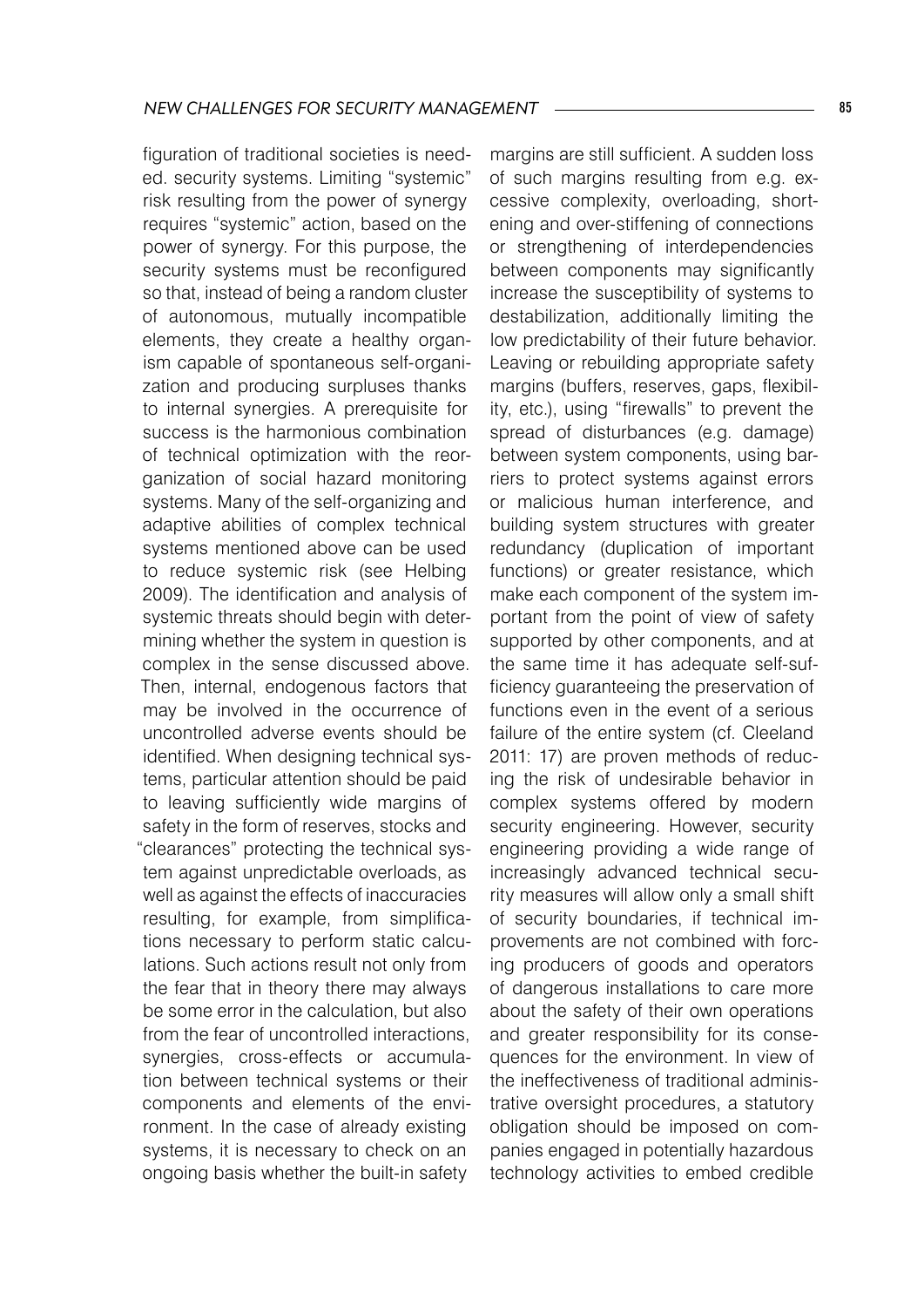whistleblowing and whistleblower protection mechanisms into their internal management systems (see Jurgilewicz et al. 2020).

# Bibliography

- Bertalanffy L. von (1950): An Outline of General System Theory, "The British Journal for the Philosophy of Science" 1, 2 (Aug. 1950): 134-165.
- Büscher Ch. (2011): Systemic Risk as a Perspective for Interdisciplinary Risk Research, "Technikfolgenabschätzung – Theorie und Praxis", 3/20 (2011): 4-12
- Clausen, L. (2003): Reale Gefahren und katastrophensoziologische Theorie, [in:] Clausen, L., Geenen, E.M., Macamo, E. (eds.): Entsetzliche soziale Prozesse. Theorie und Empirie der Katastrophen, Münster: LIT Verlag: 51-76
- Cleeland, B. (2011): Contributing Factors to the Emergence of Systemic Risks, "Technikfolgenabschätzung – Theorie und Praxis", 3/20 (2011): 13-21
- Haken H. (1982): Synergetik, Berlin-Heidelberg-New York: Springer.
- Helbing, D. (2009): Systemic Risks in Society and Economics, Geneva: International Risk Governance Council (IRGC)(http://irgc.org/IMG/pdf/Systemic\_Risks\_Helbing2.pdf)
- Hellström, T. (2007): Critical Infrastructure and Systemic Vulnerability: Towards a Planning Framework, "Safety Science" 45/3 (2007): 415-430.
- Hellström, T. (2009): New Vistas for Technology and Risk Assessment? The OECD Programme on Emerging Systemic Risks and beyond, "Technology in Society" 31, 3: 325-331.
- Hofmann, M. (2008): Lernen aus Katastrophen. Nach den Unfällen von Harrisburg, Seveso und Sandoz, Berlin: Edition Sigma.
- IRGC International Risk Governance Council (2010): The Emergence of Risks, Geneva.
- IRGC International Risk Governance Council (2011): Improving the Manage-

ment of Emerging Risks: Risks from New Technologies, System Interactions and Unforeseen or Changing Circumstances, Geneva.

- Jänicke, M. (1979): Wie das Industriesystem von seinen Mißständen profitiert, Opladen: Westdeutscher Verlag.
- Jurgilewicz, M., Michalski, K. (2020): Teoretyczno-metodologiczne podstawy nauki o bezpieczeństwie, [in:] Jurgilewicz, M., Michalski, K., Krztoń, W. (eds.): Badania nad bezpieczeństwem. Wybrane aspekty, Rzeszów: Oficyna wydawnicza Politechniki Rzeszowskiej: 13-48.
- Jurgilewicz, M., Michalski, K., Misiuk, A., Drotárová, J. (2020): Internal Whistleblowing Systems – New Standards for Active Security Management and Protection Against Systemic Risks, "European Research Studies Journal", 23 (3): 339-359.
- Karapiperis, T., Ladikas, M. (2004): Organised Interests in the European Union`s Science and Technology Policy – The Influence of Lobbying Activities, [in:] Decker, M., Ladikas, M. (eds.): Bridges between Science, Society and Policy. Technology Assessment – Methods and Impacts, Berlin-Heidelberg-New York: Springer: 129-142.
- Kaufman, G.G., Scott, K.E. (2003): What is Systemic Risk, and do Bank Regulators Retard or Contribute to it?, "Independent Review" 7/3 (2003): 371-391.
- Kettemann, M.C. (2019): Internationale Regeln für soziale Medien. Menschenrechte wahren und Desinformation bekämpfen, Bonn: Global Governance Spotlight, Stiftung Entwicklung und Frieden.
- Lipman, F. (2012): Whistleblowers: Incentives, Disincentives, and Protection Strategies, New Jersey: John Wiley & Sons Inc.
- Michalski, K. (2020a): Ochrona infrastruktur elektroenergetycznych przed zagrożeniami i ryzykami systemowymi – nowy paradygmat w zarządzaniu bezpieczeństwem energetycznym, "Rocznik Bez-